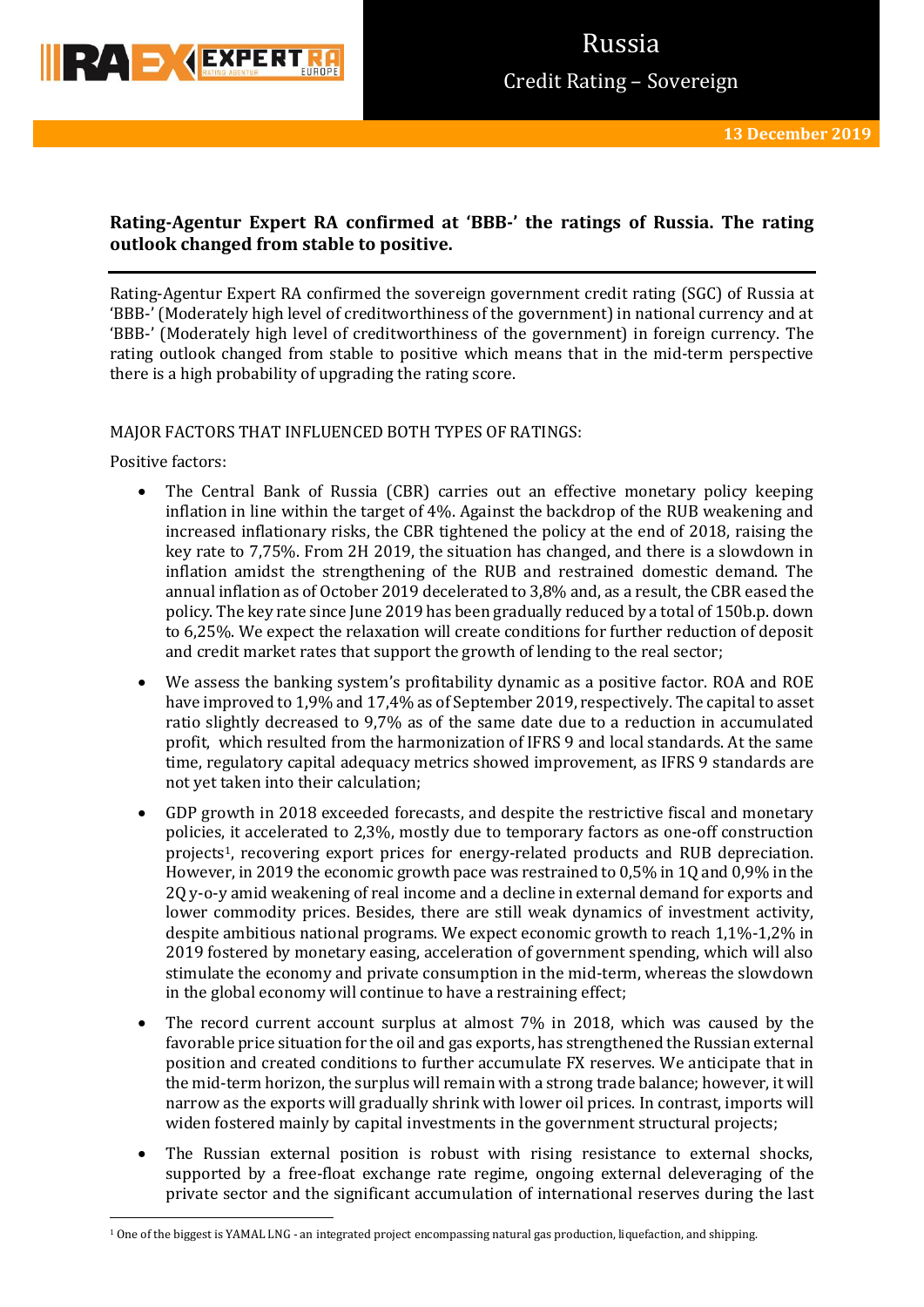

years. During the first ten months of 2019, international reserves grew to USD 542,9 bn as of October 2019, mainly due to the purchase of foreign currency within the budget rule with the purpose to sterilize the excess of oil-related revenue;

- The strong government debt position is confirmed by the deleveraging trend during the last four years: the general government debt decreased to 14,6% of GDP and 41,1% of budget revenues as ofthe end of 2018. The favorable maturity and currency debt structure bears low risks for the country's creditworthiness and lowers exposure to currency risk. The share of short-term obligations does not exceed 2% of GDP and the share of foreign currency in external government debt decreased to 44% as of June 2019;
- The overall budget balance turned into a surplus in 2018 posting a figure of 2,9% of GDP as compared to deficits recorded in previous years. This was mainly as a result of the combination of stronger oil revenues and tighter expenditures. We anticipate the general government budget surplus in 2019, however, to be modest at around 1%-1,5%, and in the mid-term, it will decline gradually, as the commodity-related revenues will also reduce amid lower prices and demand. Support for public finances will be provided by further strengthening of the non-oil revenues and conservative expenditures, although this will be balanced between the need to adhere to the fiscal rule and the acceleration of funding for priority national projects.

## Restricting factors:

- The level of private credit to GDP is declining and stood at 53,9% in the end-2018, which is significantly lower than the same metric in BRIC peers, whose average private credit stands well above 100% of GDP (except India – 72,1%). Even though bank lending has grown steadily in 2018, we anticipate this metric will not progress in the mid-term, as corporate lending dynamics are insufficient and retail lending is slowing down in 2019. As a result, the ratio of the banking assets to GDP continues to decline amid a slowdown of lending and RUB appreciation. Over the last 10 months, banks' assets grew only by 1,8% compared to 6,3% over the same period last year. We expect the ratio of banking assets to GDP to fall below 90% in the end of 2019;
- The total capitalization of the stock market remains at 38,2% of GDP in 2018, thus significantly lower than the world indicators of developed countries. However, the stock market stabilized in 2019 after the last year's volatility and the main stock indices show stable growth (in particular, the MOEX Russian index for 11 months increased by 20% since the beginning of the year) and the total capitalization of national stock market companies as of September 2019 increased by almost 13% in nominal terms. The improvement of the domestic capital markets will be supported by the oil and gas sector, and further progress will depend on the absence of new sanctions;
- The economic competition and business efficiency in Russia is primarily limited by the weakness of its institutions and the significant footprint of the state. According to the Index of economic competitiveness from the World Economic Forum, Russia stands at the  $43<sup>rd</sup>$  place out of 140 countries in 2018. However, positive signals are the reforms undertaken by the authorities. In particular, pension reform and increasing investment in human capital aim to offset negative demographic dynamic and rise of labor productivity;
- The dynamics of foreign investment inflow in 2018 was negative, as demand for Russian assets is restrained by sanctions. Net FDI inflow in 2018 more than halved compared to 2017 to 0,53% of GDP. In the 1H 2019, FDI inflows grew by 62% y-o-y, mainly due to the investments in debt instruments, although on the scale of the economy this amount is still insignificant.

## Negative factors:

 The increasing influence and presence of the state, especially in the banking and oil and gas sector, is the main structural weakness of the economy that restrains competition and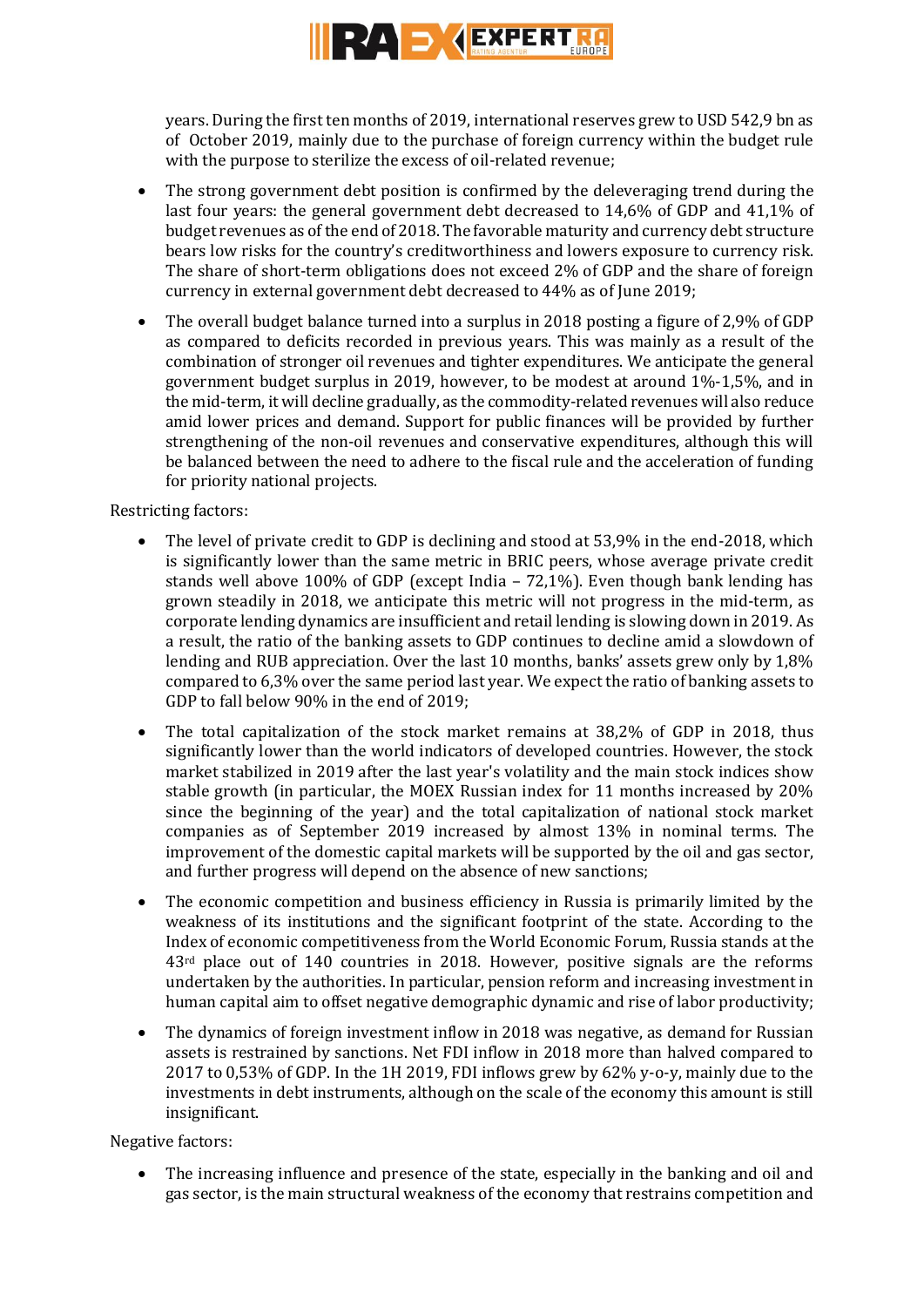

business efficiency. According to an IMF study2, the Russian government's share has increased significantly, to almost 40% in the formal sector and up to 50% in employment in the formal sector. Moreover, in the banking industry, where the concentration of SOBs is almost 70%, we expect the footprint of the state to increase due to the continued private banks' license revocation. In the current geopolitical situation, the risks of contingent liabilities are heightened, moreover the external debt of government banks and public corporations was at 10% of GDP in the end-2018 according to the CBR estimations3;

 The level of NPLs, despite a decrease of 0,7 p.p. in 3Q 2019 y-o-y, remains high at 10%. We do not expect a significant recovery in the loan portfolio of banks next year, as a potentially negative factor may be the deterioration in the quality of loans as the debt burden of the population is increasing whereas real disposable income is declining. On the other side, the preconditions for further reduction of NPL could be a stable macroeconomic situation and further rehabilitation of troubled banks.

Stress factors:

- Despite the economic diversification policy, the concentration of exports in the oil and gas industry remains high, with a share in exports of goods up to 59% in 2018 and 58% in 3Q 2019 (moderately weak stress-factor);
- The threat to the stability of the Russian economy is posed by sanctions risks associated with current and possible restrictions on business and the financial industry. Given continuing geopolitical tensions, there remains uncertainty about the scope and harmfulness of new sanctions, aimed primarily at sovereign debt, state-owned banks, and the energy sector (moderately strong stress-factor).

### SENSITIVITY ASSESSMENT:

The following developments could lead to an upgrade:

- Further strengthening of external buffers, accompanied by stable oil prices and commitment to fiscal rules, which will contribute to enhance macroeconomic stability and reduce economic vulnerability;
- Ensuring positive dynamics of capital markets and stability of the banking sector with improvement in the levels of NPLs;
- Relaxation of the sanctions regime could be an incentive to revival of the investment climate and reverse the outflow of the foreign capital.

The following developments could lead to a downgrade:

- Increasing pressure from international sanctions against large state-owned banks and the oil and gas sector, which may lead to materialization of implicit contingent liabilities;
- Significant deviation from current monetary and fiscal policies, which may lead to macroeconomic instability.

"The Agency has decided to maintain the sovereign government credit ratings of Russia at 'BBB-', while the outlook was changed to positive. Our actions reflect the improved macroeconomic stance, increased efficiency of the monetary policy, the robust external position with rising international reserves and continued deleveraging of the private sector, as well as the strengthening of public finances with adherence to the fiscal rule. At the same time, the rating is restrained by the long-standing structural economic problems, the significant footprint of the

<sup>1</sup> <sup>2</sup> <https://www.imf.org/en/Publications/WP/Issues/2019/03/09/The-Russian-States-Size-and-its-Footprint-Have-They-Increased-46662>

<sup>&</sup>lt;sup>3</sup> Liabilities of the entities in the banking and other sectors that are public corporations, which are subject to control by government and the Central Bank. Control is established (directly or indirectly) through ownership of more than half of the voting shares or otherwise controlling more than half of the shareholder voting power.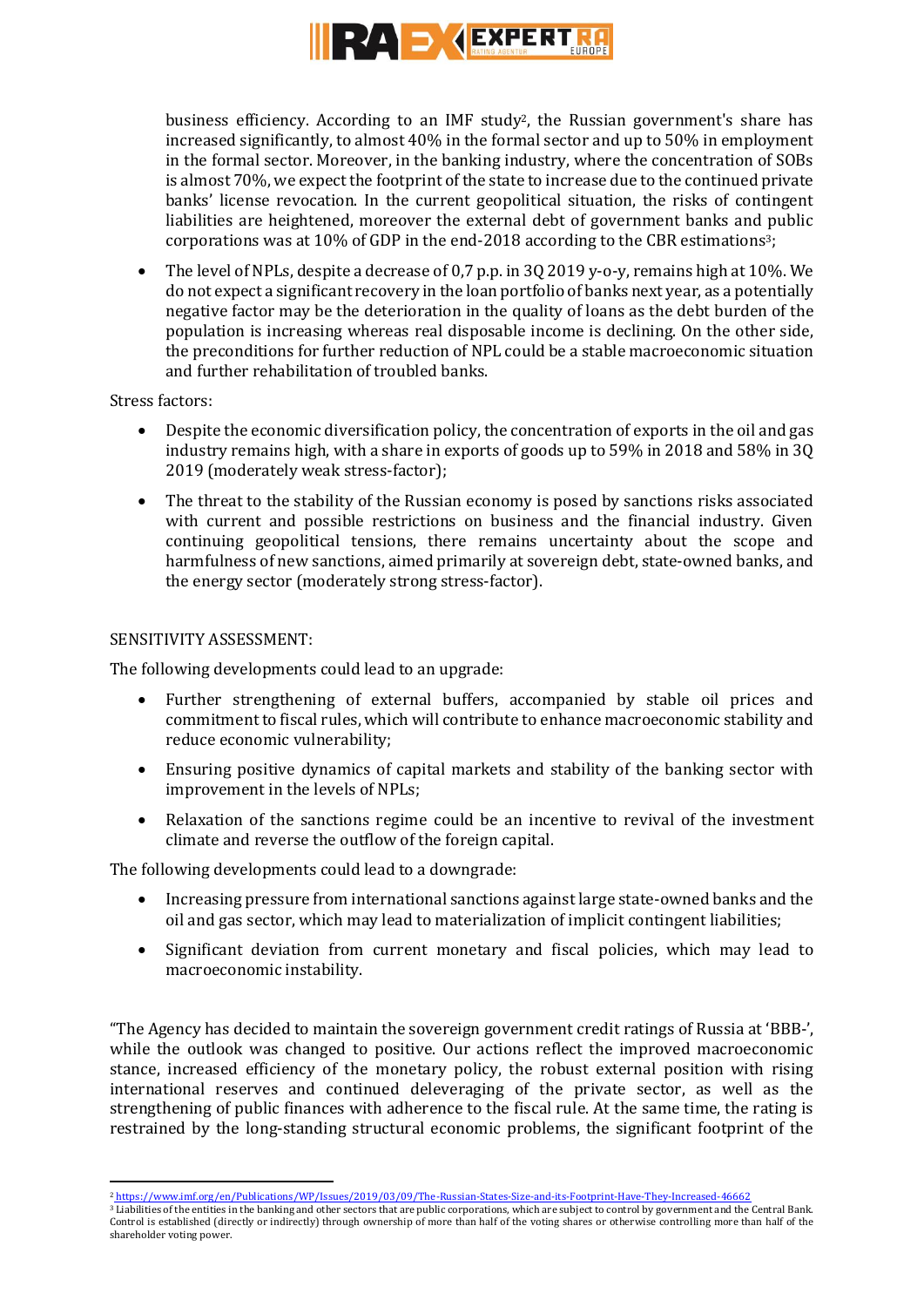

state in the economy, excessive concentration of exports on the hydrocarbon industry and the restrictions imposed by sanctions.

However, in our view, the solid external buffers along with a commitment to the current monetary and fiscal policy can help to mitigate the external shocks and increase resistance to the consequences of sanctions. Moreover, the focus on the implementation of the national infrastructure projects can help to address the existing structural problems and ensure long-term economic growth prospects of the economy." – Clarified Denys Anokhov, Rating Analyst of Rating-Agentur Expert RA.

Research report on Russia is available at:

[https://raexpert.eu/reports/Research\\_report\\_Russia\\_13.12.2019.pdf](https://raexpert.eu/reports/Research_report_Russia_13.12.2019.pdf)

Next scheduled rating publication: 12 June 2020. The full sovereign rating calendar can be found at [Sovereign Rating Calendar 2020](https://raexpert.eu/sovereign/#conf-tab-5)

For further information contact:

Responsible expert: Denys Anokhov, Rating Analyst of Rating-Agentur Expert RA +49 (69) 3085-45-00, ext. 1212 [anokhov@raexpert.eu](mailto:anokhov@raexpert.eu)

Reviewer: Vladimir Gorchakov, Associate Director of Rating-Agentur Expert RA +49 (69) 3085-45-00, ext. 1211 [gorchakov@raexpert.eu](mailto:gorchakov@raexpert.eu)

## **Rating-Agentur Expert RA GmbH**

Walter-Kolb-Strasse 9-11, 60594 Frankfurt am Main, Germany +49 (69) 3085-45-00 E-mail[: info@raexpert.eu](mailto:info@raexpert.eu) [www.raexpert.eu](http://raexpert.eu/)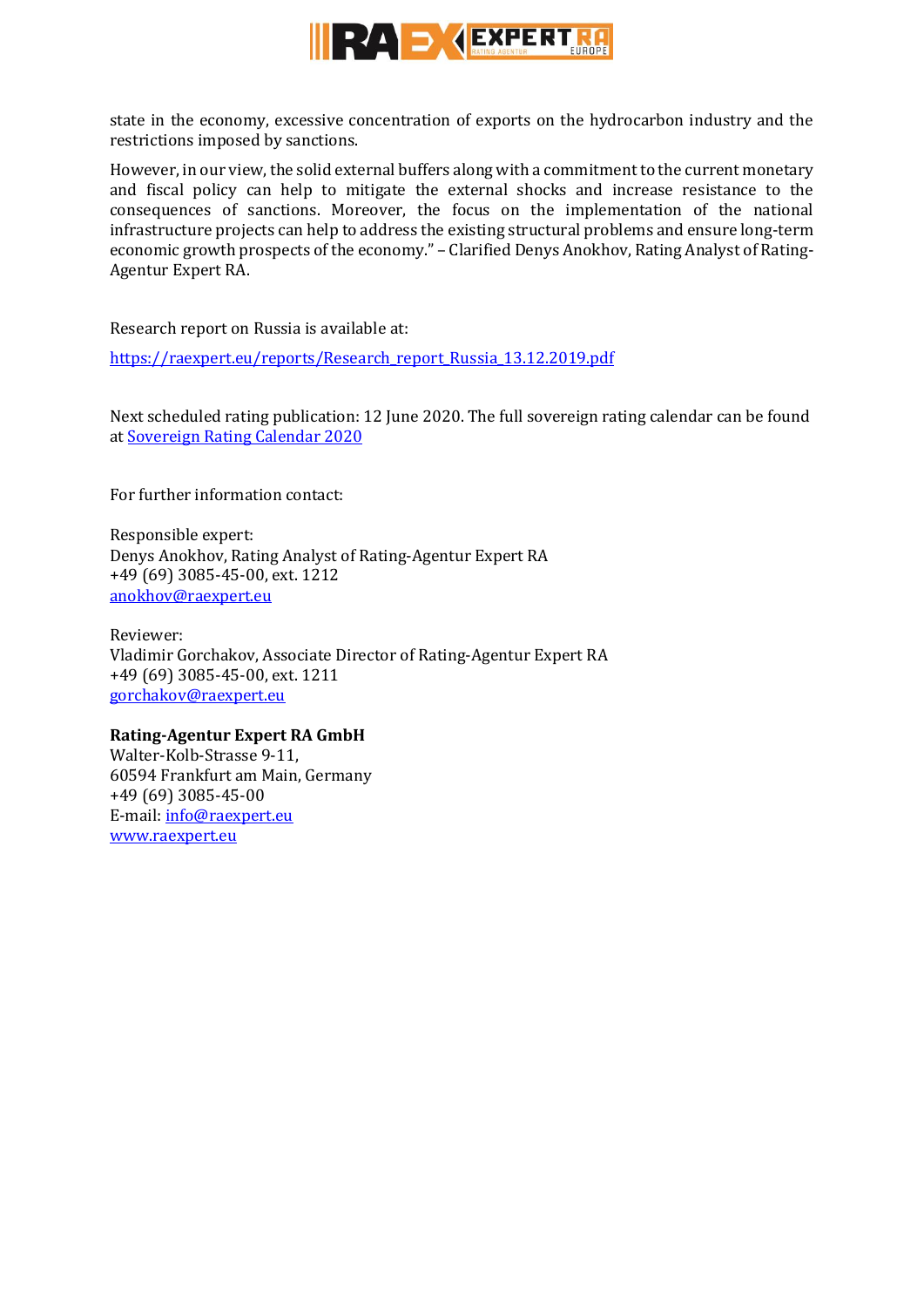

## RATING HISTORY:

|             |                                                                      | <b>SGC</b>                  |                     | <b>Outlook</b>              |                            |
|-------------|----------------------------------------------------------------------|-----------------------------|---------------------|-----------------------------|----------------------------|
| <b>Date</b> | <b>Review reason</b>                                                 | <b>National</b><br>currency | Foreign<br>currency | <b>National</b><br>currency | <b>Foreign</b><br>currency |
| 14.06.2019  | Scheduled<br>revision of both<br>types of ratings<br>for the country | BBB-                        | BBB-                | Stable                      | Stable                     |
| 21.12.2018  | Scheduled<br>revision of both<br>types of ratings<br>for the country | BBB-                        | BBB-                | Stable                      | Stable                     |
| 06.07.2018  | Scheduled<br>revision of both<br>types of ratings<br>for the country | BBB-                        | BBB-                | Stable                      | Stable                     |
| 12.01.2018  | Scheduled<br>revision of both<br>types of ratings<br>for the country | BBB-                        | BBB-                | <b>NA</b>                   | <b>NA</b>                  |
| 14.07.2017  | Scheduled<br>revision of both<br>types of ratings<br>for the country | BBB-                        | BBB-                | <b>NA</b>                   | <b>NA</b>                  |
| 20.01.2017  | Scheduled<br>revision of both<br>types of ratings<br>for the country | BBB-                        | BBB-                | <b>NA</b>                   | <b>NA</b>                  |
| 22.07.2016  | Scheduled<br>revision of both<br>types of ratings<br>for the country | $BB+$                       | $BB+$               | <b>NA</b>                   | <b>NA</b>                  |
| 29.01.2016  | First assignment<br>of both types of<br>ratings for the<br>country   | $BB+$                       | $BB+$               | <b>NA</b>                   | <b>NA</b>                  |